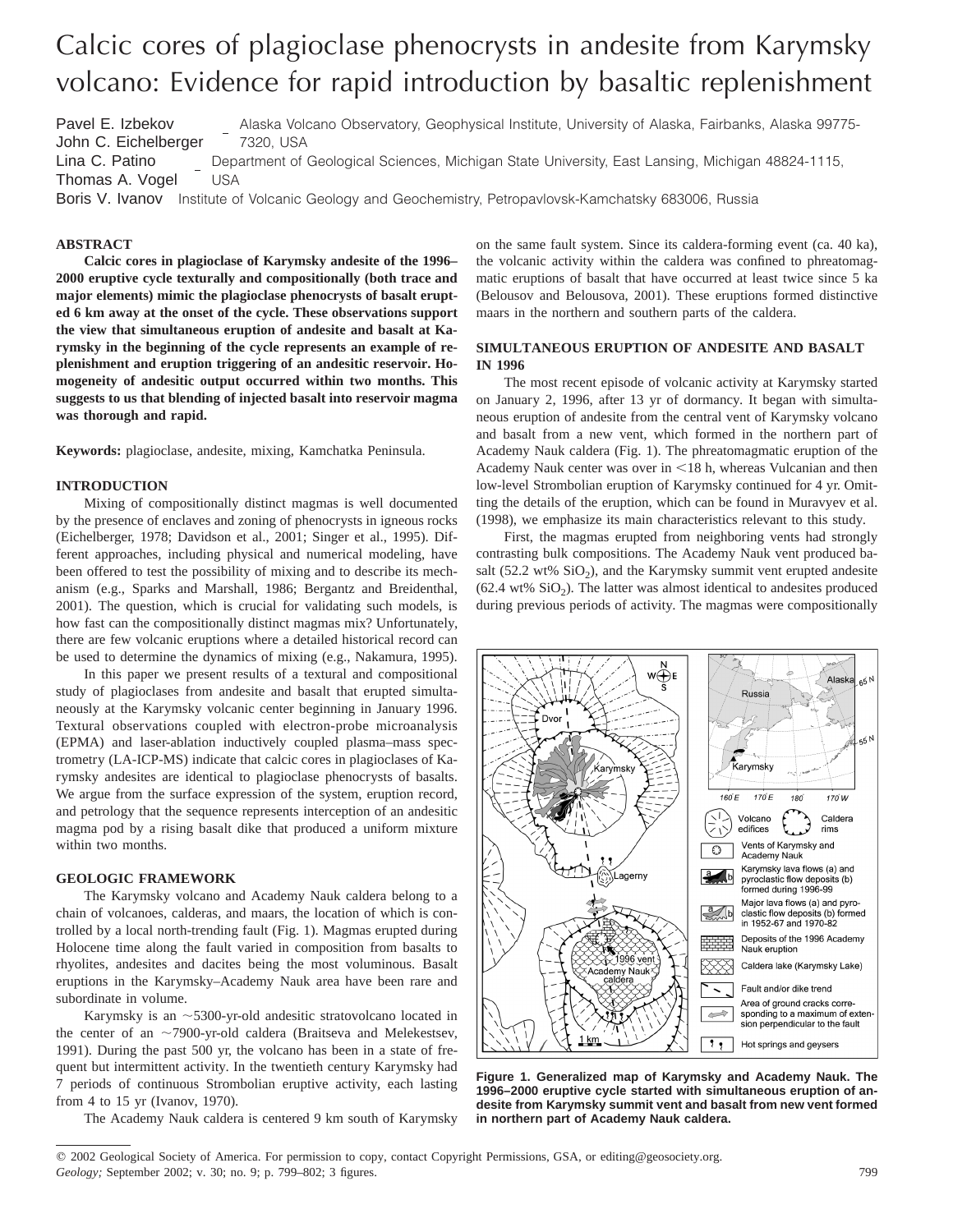distinct and lacked evidence of mechanical mixing (mingling), i.e., no mafic enclaves were found in andesites, nor were bands or blobs of andesite found in basalt, and no intermediate compositions were erupted.

Second, significant ground deformation occurred between eruptive vents. Cracks as long as 700 m were formed parallel to the northtrending fault (Leonov, 1998). The area of major ground cracks coincides with a maximum in west-east extension, reaching an amplitude of 2.33 m (Maguskin et al., 1998). Extension between eruptive vents occurred gradually, which is consistent with propagation of basaltic dike along the active fault. Because Karymsky is well within the domain of measurable extension, such a dike could have intercepted a crustal magma system beneath Karymsky.

Third, within two months of the onset of eruption, the composition of melt of Karymsky andesite, as recorded by glass in tephra, shifted toward a more mafic composition and then gradually returned to its original state and remained constant for the rest of the eruption. The large amplitude of the chemical shift in melt composition cannot be explained by variations in magma flux that yielded variable rates of syneruptive crystallization; the large chemical shift requires addition of a mafic melt to the original melt of the andesite (Eichelberger and Izbekov, 2000). Because the eruptive batches of Karymsky andesite magma are plagioclase rich and chemically monotonous, they likely represent small episodic withdrawals from the same larger, well-stirred, crustal reservoir. The eruption of basalt coincident with the start of the most recent cycle is suggestive of eruptive triggering, and the early shift in melt composition is at least consistent with some contact between stored andesite and injected basalt.

The foregoing characteristics of eruption indicate that in 1996, at the beginning of a 4 yr cycle of activity, a crustal reservoir of Karymsky was replenished by basalt. Whether the replenishment led to a complete blending of basalt into andesite in a period of time as short as two months could not be determined unless xenocrysts of basaltic origin could be found in andesite. Plagioclase was chosen for tracing basaltic xenocrysts in andesite because (1) plagioclase is the dominant phase of both basalt and andesite, (2) plagioclases of basaltic and andesitic provenance should be significantly different in composition and thus easily distinguishable, and (3) diffusion rates in plagioclase are slow, so that compositions from the time of growth are preserved despite changes in physical conditions of the magma or composition of the coexisting melt (e.g., Grove et al., 1984).

### **ANALYTICAL TECHNIQUES**

The major element composition of plagioclase phenocrysts was analyzed by using the Cameca SX 50 electron microprobe at the University of Alaska, Fairbanks. Analytical conditions were 15 kV accelerating voltage, 10 nA beam current, and  $1-3 \mu m$  focused electron beam. Backscattered-electron (BSE) images of plagioclase phenocrysts were acquired in raster mode at 15 kV and 80–150 nA beam current.

Because Sr and Ba are the most abundant trace elements in plagioclases and because their partitioning behavior is well defined by analytical and experimental work (e.g., Blundy and Wood, 1991; Bindeman and Bailey, 1999), they were chosen for fingerprinting plagioclases of different provenance. Sr and Ba contents in multiple spots along microprobe traverses of representative plagioclase phenocrysts were analyzed by using a Micromass Plasma ICP-MS coupled with a Cetac LSX 200 laser-ablation system at Michigan State University. The 266 nm Nd:YAG laser was focused to a  $25 \mu$ m sampling spot size and propagated into the sample with a rate of  $3 \mu m/s$ . The concentrations of Sr and Ba were calculated by using peak intensities of 88Sr, 138Ba, and 44Ca calibrated against a NIST 612 glass standard and EPMA determinations of Ca in analyzed spots as outlined in Norman et al. (1996).



**Figure 2. Backscattered-electron images and compositional diagrams of representative plagioclases. a: Coarse-sieved plagioclase phenocryst from Academy Nauk basalt erupted on January 2, 1996. b: Oscillatory zoned plagioclase from Karymsky andesite erupted on February 17, 1996. c: Rimmed (calcic-cored) plagioclase from Karymsky andesite erupted in July 1998.**

#### **TYPES OF PLAGIOCLASE**

Plagioclase phenocrysts make up 30–35 vol% of Academy Nauk basalt and show little variation in composition or texture. The majority of plagioclase phenocrysts in Academy Nauk basalt are euhedral and have a coarse-sieved interior (Fig. 2a). The coarse-sieved texture is due to the presence of abundant melt inclusions, which vary from circular to elongate and irregular. The high concentration of inclusions suggests that they form a system of interconnected channels permeating the crystals' interiors. This coarse-sieved texture resembles that reproduced in decompression (Nelson and Montana, 1992) and heating (Johannes et al., 1994) experiments, where the texture results from dissolution rather than skeletal growth. Both melt inclusions and matrix glass are commonly vesicle rich and microlite rich, attributes that could be due to coupled syneruptive vesiculation and crystallization (Blundy and Cashman, 2001). The similarity of the melt inclusions in the plagioclase to the matrix glass and evidence of their syneruptive vesiculation indicate that the system of interconnected melt channels within plagioclase phenocrysts was open with respect to the surrounding medium during magma ascent.

Compositions of plagioclase cores, rims, subphenocrysts, and microlites of Academy Nauk basalt are nearly constant at 80–90 mol% anorthite (An) (Figs. 2 and 3A). EPMA profiles across phenocrysts show either oscillatory or, rarely, normal zoning. Sr/Ba ratios of basaltic plagioclases are high and form a distinctive isolated cluster in composition space (Fig. 3B).

Plagioclase phenocrysts form 20–25 vol% of Karymsky andesite.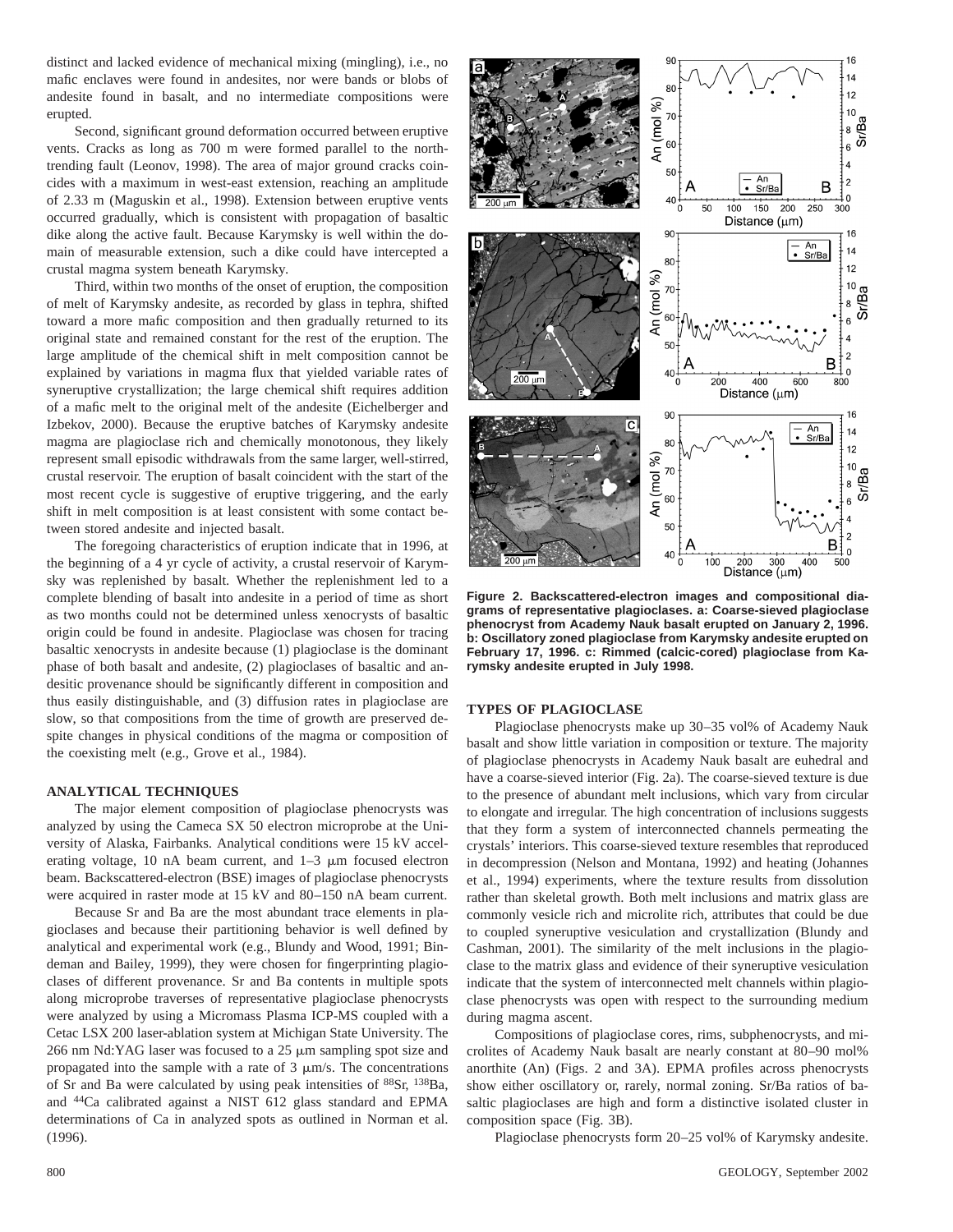

**Figure 3. Compositions of plagioclases in Karymsky andesite (KO—oscillatory zoned plagioclase, KR—rims of rimmed plagioclase, KC—cores of rimmed plagioclase, KP—patches in calcic cores) and in Academy Nauk basalt (AN).**

Unlike the plagioclase in basalt, they show significant variations in composition and texture. The majority of the plagioclases occur in two distinctive populations: (1) oscillatory zoned sodic plagioclases  $(An_{48-62})$ and (2) rimmed plagioclases, characterized by the presence of calcic cores ( $An_{76-90}$ ) and sodic rims ( $An_{48-62}$ ). Oscillatory zoned plagioclases make up 70%–80% of all phenocrysts and the majority of subphenocrysts (Fig. 2b). Their EPMA profiles usually show fine oscillation superimposed on a weak normal zoning; small jumps in An content occur at major dissolution surfaces. Sr/Ba ratios of oscillatory zoned plagioclases of the andesite are significantly lower than in plagioclases of the basalt, forming an isolated cluster without any overlap on a composition diagram (Fig. 3B).

Rimmed plagioclases occurred in Karymsky andesite throughout the 1996–2000 cycle of activity and were present in previously erupted andesite batches. They consist of euhedral calcic cores, often with coarse-sieved interiors, and oscillatory zoned rims. The texture of calcic cores mimics that of plagioclase in basalt, but unlike the latter, voids are filled with sodic plagioclase and melt, rather than with melt only, forming a texture frequently referred to as patchy zoning (Vance, 1965).

Both EPMA and LA-ICP-MS analyses show that the andesitic plagioclases' calcic cores are compositionally similar to plagioclases in basalt (Fig. 3, A and B), whereas compositions of rims outside and patches inside calcic cores are close to the composition of oscillatory zoned plagioclases. A BSE image and an EPMA profile of a rimmed plagioclase in andesite (from a volcanic bomb erupted 2.7 yr after the beginning of eruption) show an abrupt boundary between core and rim, where composition changes from  $An_{80}$  to  $An_{52}$  within 30  $\mu$ m (Fig. 2c). Its rim lacks major dissolution surfaces and associated jumps in An content, which are characteristic for large oscillatory zoned plagioclases.

## **ORIGIN OF CALCIC PLAGIOCLASES IN KARYMSKY ANDESITE**

The presence of calcic cores in plagioclases of Karymsky andesites and their striking similarity to plagioclases in simultaneously erupted basalt raise three questions. First, could the calcic cores crystallize in andesite, or were they introduced from a more mafic source as xenocrysts? Second, if the latter is correct, what is the possibility that their source magma was compositionally similar to Academy Nauk basalt? Third, have the calcic cores been introduced into the andesite by the same basalt as erupted in the Academy Nauk caldera at the beginning of the 1996–2000 cycle of eruptive activity?

Experimental data on equilibrium crystallization in magma systems led to the development of numerical models that can be used for simulating phase equilibria in crystallizing andesites and basalts. One of them, COMAGMAT (Ariskin, 1999), was used here for evaluating the possibility that calcic cores could represent an early stage of crystallization of Karymsky andesites at higher temperature, pressure, and, in general, lower crystallinity. The results of calculations show that in a magma with the bulk chemical composition of Karymsky andesite, the An content of plagioclase would not exceed 48–52 mol% at pressures of  $0.1-200$  MPa, temperatures of  $800-1300$  °C, and water contents of 0–4 wt%. The predicted composition of plagioclase is in close agreement with the composition of oscillatory zoned plagioclases and rims of calcic-cored plagioclases  $(An_{48-62})$ . Plagioclase as calcic as  $An_{76-90}$  could not crystallize in equilibrium in andesite magma at any plausible pressure, temperature, and water content, and thus must have been introduced to the Karymsky andesite magma from a more mafic source.

Chemically homogeneous  $An_{80-90}$  plagioclase is the dominant mineral phase of Academy Nauk basalt, thus implying that this plagioclase crystallized in magma of Academy Nauk basalt chemistry, an inference supported by the COMAGMAT model. Hence, the compositional similarity of the calcic cores in Karymsky andesite to plagioclase from Academy Nauk basalt suggests that they crystallized at comparable pressure-temperature (*P*-*T*) conditions in a basaltic magma of similar chemistry. In addition, the textural similarity of calcic plagioclase cores in andesite and plagioclase in basalt, i.e., their coarsesieved interiors, suggests that the cores were subjected to the same process of dissolution prior to incorporation into andesite magma, perhaps linked to the decompression of ascending basalt (Coombs et al., 2000; Nelson and Montana, 1992). We conclude that the calcic plagioclase cores in Karymsky andesite followed the same *P*-*T* path as plagioclase phenocrysts in Academy Nauk basalt, except that they became incorporated in Karymsky andesite prior to eruption.

Similarity to plagioclases in Academy Nauk basalt, however, does not necessarily imply that xenocrysts of calcic plagioclase were introduced to the andesite in 1996. Although characteristics of the 1996 eruption make it reasonable to suggest that this interpretation might be the case, calcic cores occur in plagioclases of earlier eruptions of Karymsky. If these eruptions were triggered by basaltic recharges that did not vent directly to the surface and the invading basalts had the same chemical and mineral compositions as Academy Nauk basalt, as seems plausible, then additional evidence is required for identification of those xenocrysts introduced by 1996 replenishment.

Chemical variations, texture, and width of rims of calcic-cored plagioclases might be used to distinguish calcic cores introduced by the most recent basaltic recharge from those previously introduced. Large oscillatory zoned plagioclase crystals, which were present in the andesite from the beginning of the 1996–2000 eruption (Fig. 2b), exhibit multiple 6%–10% jumps in An content associated with major dissolution surfaces. If, as seems likely, the outermost one formed in 1996, the inner jumps are most likely linked to basaltic recharges that occurred prior to 1996. If already present in Karymsky andesite, the